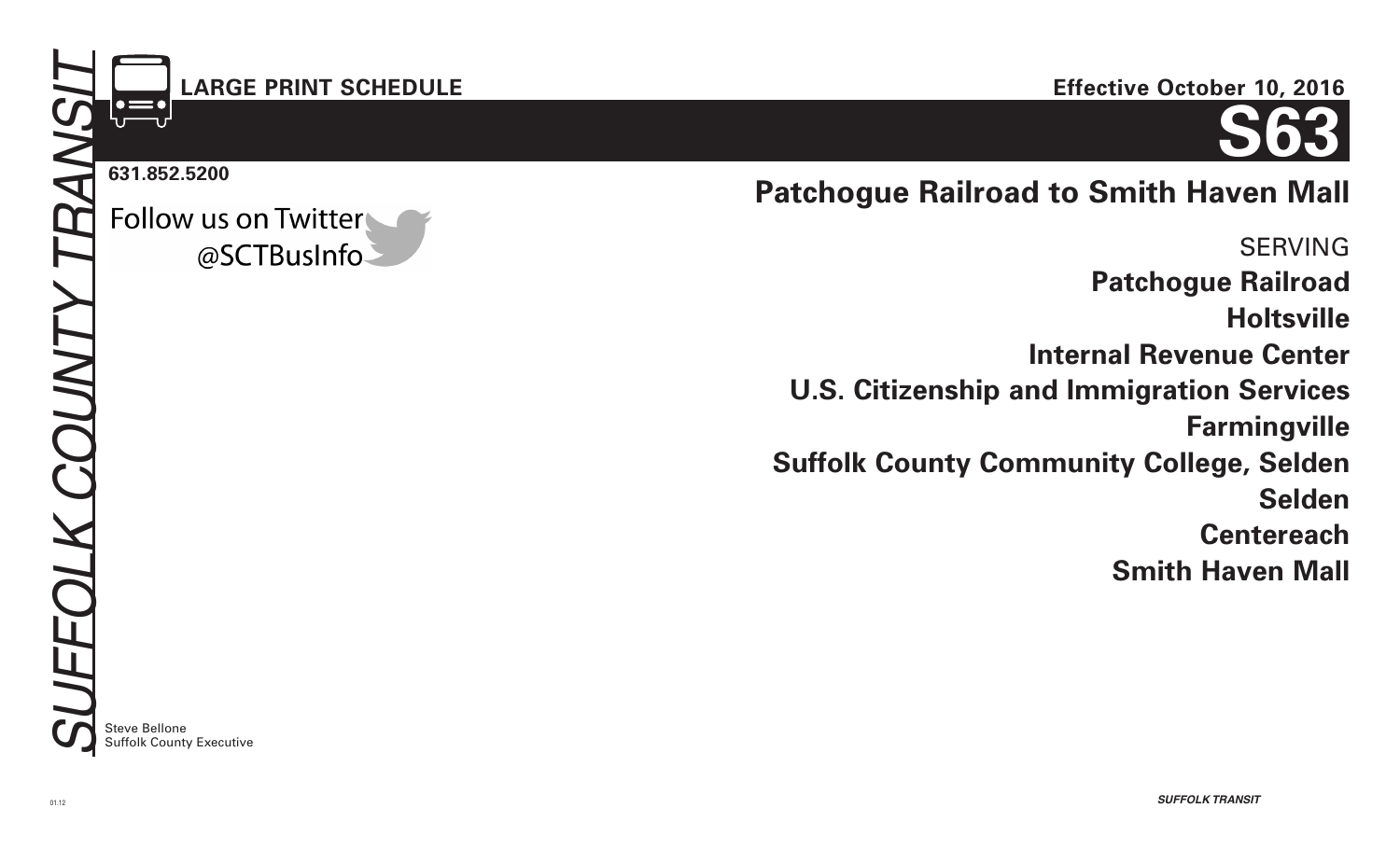# **Suffolk County Transit Fares**

| Student fare \$1.25                                   |  |
|-------------------------------------------------------|--|
| Between 14 to 22 years old.                           |  |
| High School/College ID required.                      |  |
| Children under 5 years old  FREE                      |  |
| Limit 3 children when accompanied by adult.           |  |
| <b>Senior, Person with Disabilities and</b>           |  |
|                                                       |  |
| Personal Care Attendant FREE                          |  |
| When traveling to assist passenger with disabilities. |  |
|                                                       |  |
| • Available on request when paying fare               |  |
| • Good for two (2) connecting buses                   |  |
| • Valid for two (2) hours from time received          |  |
| • Not valid for return trip                           |  |
| • Special restrictions may apply, see transfer.       |  |

## **Suffolk County Transit Service: Observed Holidays**

No service New Year's Day, Memorial Day, Independence Day, Labor Day, Thanksgiving Day or Christmas Day. \*Saturday schedule in effect for Martin Luther King Jr. Day, Presidents Day and Veterans Day.

#### **Passengers Please**

- Have exact fare ready; driver cannot handle money.
- Passengers must deposit their own fare.
- Arrive earlier than scheduled departure time.
- Tell driver your destination.
- SCT drivers are required to announce major bus stop locations.
- Smoking, drinking, eating and playing of radios is prohibited.

## **Bike Racks**

Available on all Suffolk County Transit (SCT) bus routes.

#### **Reduced Fare Program for Seniors, Persons with Disabilities and Medicare Card Holders**

Persons with valid, municipally issued cards identifying them as at least 60 years old or mentally or physically disability may ride for the reduced, one-way fare. A valid Medicare Card is also accepted as ID. Persons must display their ID card to the driver when paying the fare to ride at the reduced rate.

## **For ID information:**

| <b>Seniors ID</b>           | 631.853.8200 |
|-----------------------------|--------------|
| <b>Handicapped ID</b>       | 631.853.8333 |
| <b>Hearing Impaired TTY</b> | 631.853.5658 |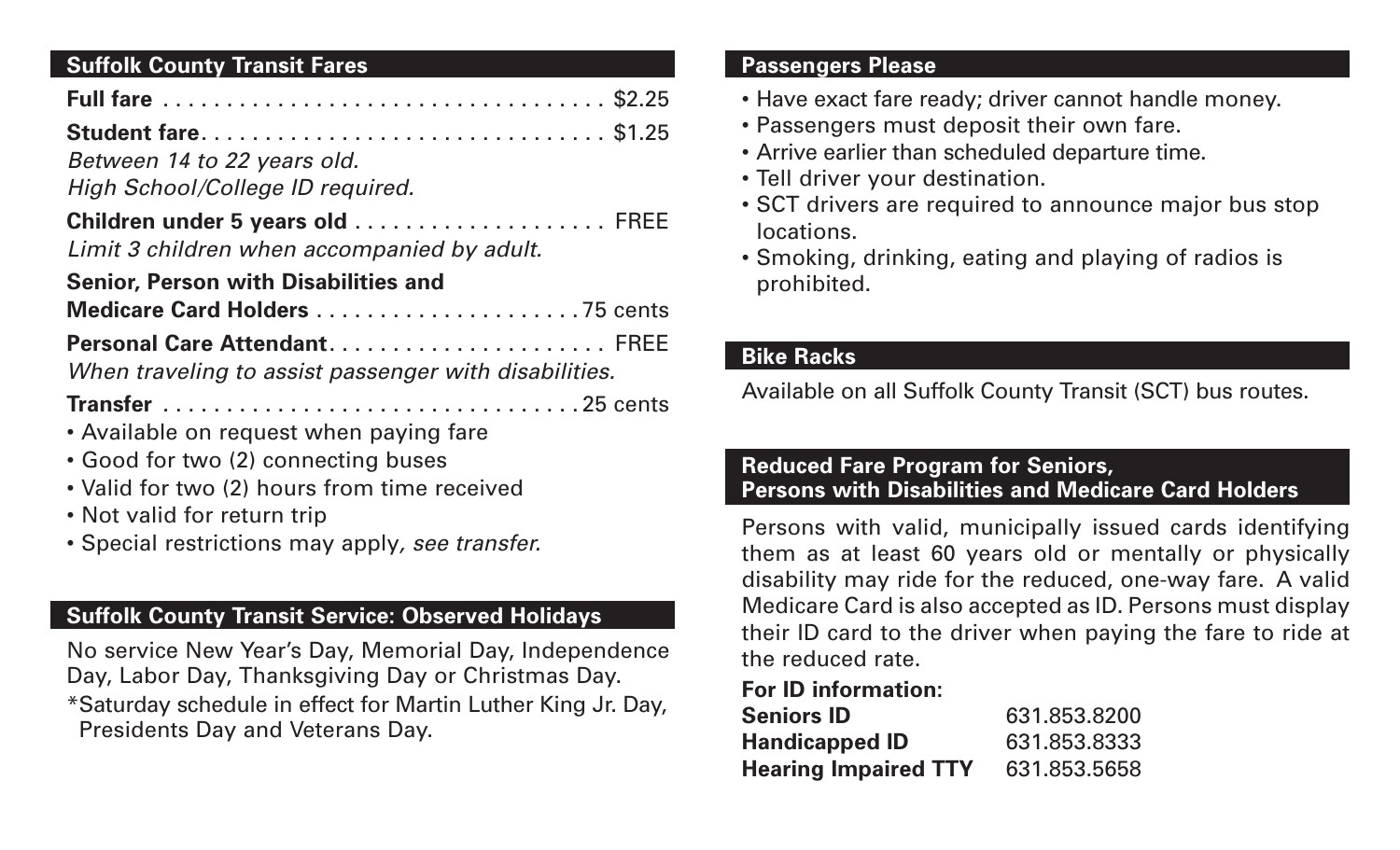#### **Persons with Disabilities**

Upon request, drivers will assist wheelchair passengers while boarding and leaving lift/ramp and with use of securement device. Use of wheelchair lifts/ramps also available to passengers using walkers, canes, braces or who are otherwise mobility-impaired. Person traveling with respirator or portable oxygen supply are permitted to ride SCT buses. Service animals to accompany disabled passengers are also permitted.

#### **SCAT Paratransit Services**

Paratransit Bus Service is available to ADA eligible passengers. To register or for more information, call Office for People with Disabilities at 631.853.8333.

## **Additional Transit Services**

| HART, Huntington Area Rapid Transit 631.427.8287 |  |
|--------------------------------------------------|--|
| NICE, Nassau Inter-County Express 516.228.4000   |  |
| MTA Long Island Rail Road 718.217.5477           |  |
| 511Y Rideshare  511 and say "Rideshare"          |  |

#### **Suffolk County Transit Information**

Questions, Suggestions, Complaints? **Suffolk County Transit Information Service 631.852.5200**

Monday – Friday from 8:00am to 4:30pm

#### **S63 Connecting Service**

| <b>Route No.</b>           | <b>Location of Connecting Bus</b>                  |
|----------------------------|----------------------------------------------------|
| S40, S54, S61 Patchogue    |                                                    |
| S66, S68, 7A, 7B Patchogue |                                                    |
| S56, S57, S59              | <b>Smith Haven Mall</b>                            |
| S60, S62, 3D               | <b>Smith Haven Mall</b>                            |
| S58, 6A, 6B                | <b>Suffolk County Community College,</b><br>Selden |

#### **Long Island Rail Road Connections**

Patchogue – Montauk Branch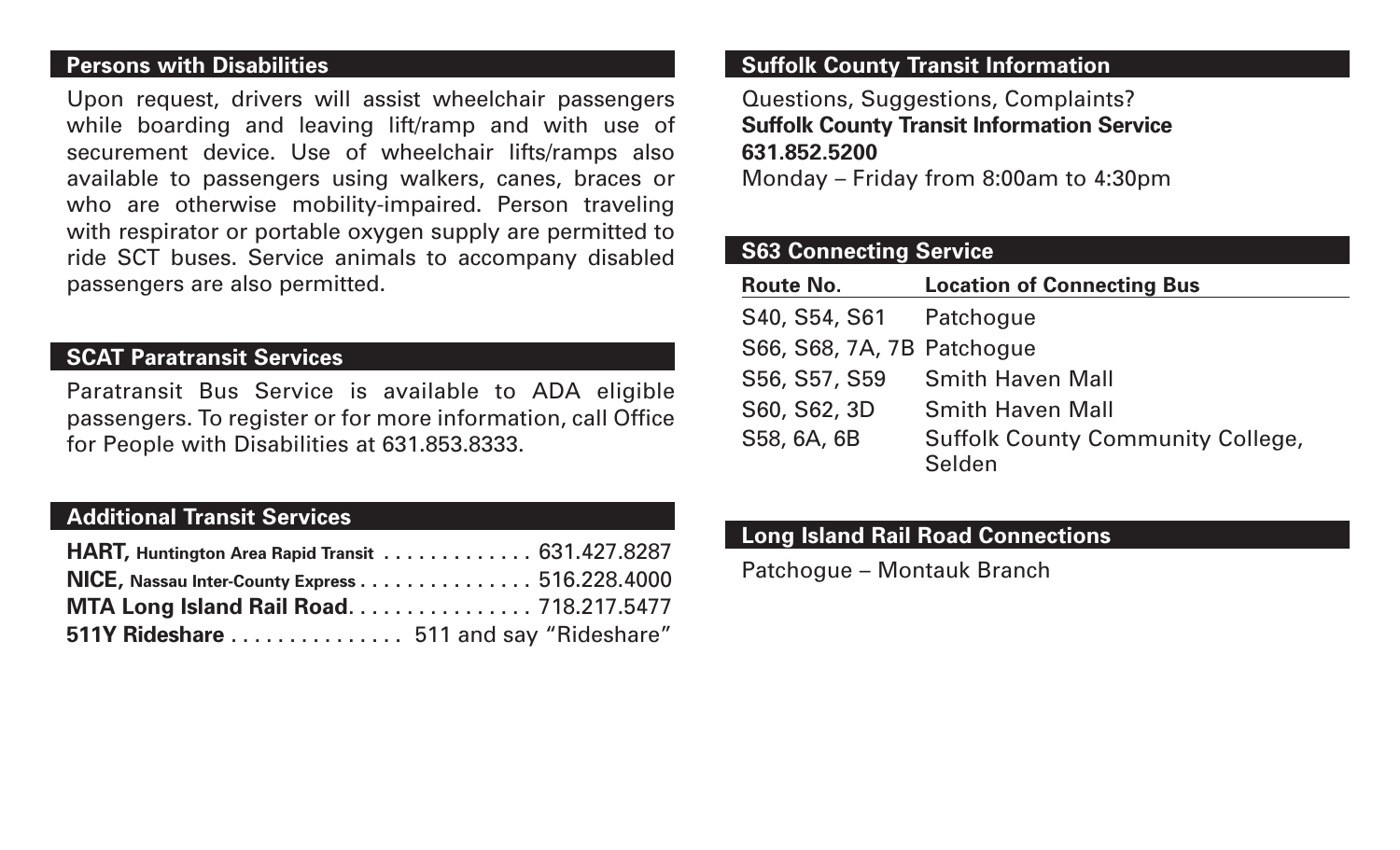|                                     | <b>S63 Northbound Service</b>                 |                                        |                                                          | <b>Patchogue Railroad to Smith Haven Mall</b>            |                                                       |                                                        |                                                              |                                                            |                                                 |
|-------------------------------------|-----------------------------------------------|----------------------------------------|----------------------------------------------------------|----------------------------------------------------------|-------------------------------------------------------|--------------------------------------------------------|--------------------------------------------------------------|------------------------------------------------------------|-------------------------------------------------|
| <b>Patchogue</b><br><b>Railroad</b> | <b>Patchogue</b><br>Waverly Ave.<br>Roe Blvd. | <b>Holtsville</b><br><b>IRS Center</b> | <b>Holtsville</b><br>Waverly Ave.<br><b>Waverly Park</b> | <b>Farmingville</b><br>Horse Block Rd.<br>Woodycrest Dr. | <b>Selden</b><br>Suffolk Cty.<br>Community<br>College | <b>Selden</b><br>S. Evergreen<br>Middle<br>Country Rd. | <b>Centereach</b><br>Middle<br>Country Rd.<br>Eastwood Blvd. | <b>Lake Grove</b><br>Middle<br>Country Rd.<br>Hawkins Ave. | <b>Lake Grove</b><br><b>Smith Haven</b><br>Mall |
| 7:20                                | 7:28                                          | 7:32                                   | 7:36                                                     | 7:40                                                     | 7:46                                                  | 7:49                                                   | 7:55                                                         | 7:59                                                       | 8:05                                            |
| 8:00                                | 8:08                                          | 8:13                                   | 8:16                                                     | 8:20                                                     | 8:26                                                  | 8:29                                                   | 8:35                                                         | 8:39                                                       | 8:50                                            |
| 9:00                                | 9:08                                          | 9:13                                   | 9:16                                                     | 9:20                                                     | 9:26                                                  | 9:29                                                   | 9:35                                                         | 9:39                                                       | 9:50                                            |
| 10:00                               | 10:08                                         | 10:13                                  | 10:16                                                    | 10:20                                                    | 10:26                                                 | 10:29                                                  | 10:35                                                        | 10:39                                                      | 10:50                                           |
| 11:00                               | 11:08                                         | 11:13                                  | 11:16                                                    | 11:20                                                    | 11:26                                                 | 11:29                                                  | 11:35                                                        | 11:39                                                      | 11:50                                           |
| 12:30                               | 12:38                                         | 12:43                                  | 12:46                                                    | 12:50                                                    | 12:56                                                 | 12:59                                                  | 1:05                                                         | 1:09                                                       | 1:20                                            |
| 1:30                                | 1:38                                          | 1:43                                   | 1:46                                                     | 1:50                                                     | 1:56                                                  | 1:59                                                   | 2:05                                                         | 2:09                                                       | 2:20                                            |
| 2:30                                | 2:38                                          | 2:43                                   | 2:46                                                     | 2:50                                                     | 2:56                                                  | 2:59                                                   | 3:05                                                         | 3:09                                                       | 3:20                                            |
| 3:30                                | 3:38                                          | 3:43                                   | 3:46                                                     | 3:50                                                     | 3:56                                                  | 3:59                                                   | 4:05                                                         | 4:09                                                       | 4:20                                            |
| 4:30                                | 4:38                                          | 4:43                                   | 4:46                                                     | 4:50                                                     | 4:56                                                  | 4:59                                                   | 5:05                                                         | 5:09                                                       | 5:20                                            |
| 5:30                                | 5:38                                          | 5:43                                   | 5:46                                                     | 5:50                                                     | 5:56                                                  | 5:59                                                   | 6:05                                                         | 6:09                                                       | 6:20                                            |
| **6:30                              | 6:38                                          | 6:43                                   | 6:46                                                     | 6:50                                                     | 6:56                                                  | 6:59                                                   | 7:05                                                         | 7:09                                                       | 7:20                                            |

## **S63 service available Monday thru Saturday only.** The same of the same of the M – Lightface PM – Boldface PM – Boldface

Schedules subject to change without notice.

#### **\*\*No service on this trip to U.S. Citizenship and Immigration Services.**

## **No Saturday service to to U.S. Citizenship and Immigration Services.**

Suffolk County cannot assume responsibility for inconvenience, expense or damage resulting from timetable errors, delayed buses or failure to make connections.

Where to board: For your safety, please wait for the bus at a designated bus stop.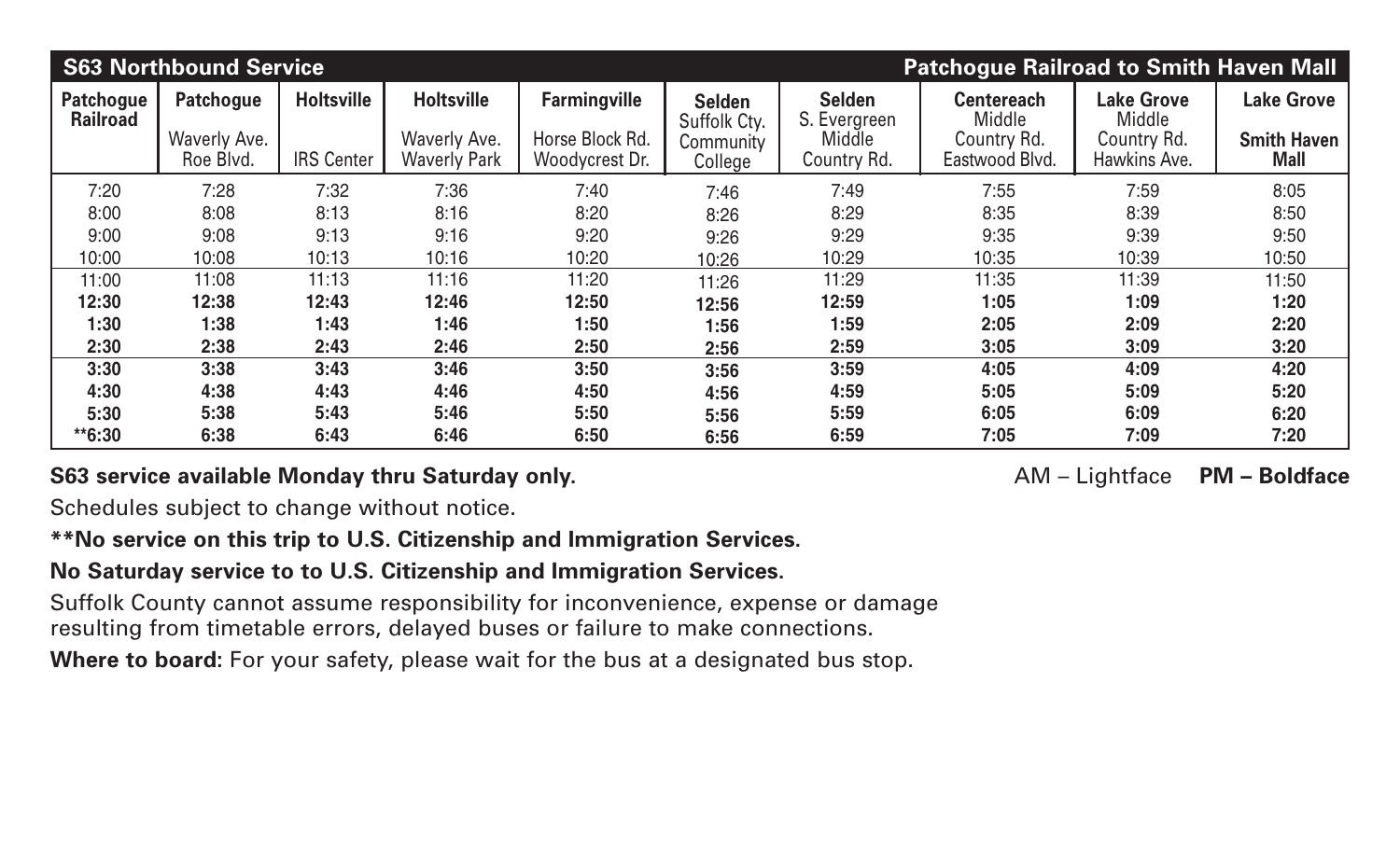| <b>S63 Southbound Service</b><br><b>Smith Haven Mall to Patchogue Railroad</b> |                                         |                                            |                                            |                                         |                                            |                                        |                                   |                   |                           |                                     |
|--------------------------------------------------------------------------------|-----------------------------------------|--------------------------------------------|--------------------------------------------|-----------------------------------------|--------------------------------------------|----------------------------------------|-----------------------------------|-------------------|---------------------------|-------------------------------------|
| <b>Ronkonkoma</b><br><b>Railroad</b>                                           | <b>Lake Grove</b><br><b>Smith Haven</b> | <b>Lake Grove</b><br>Middle<br>Country Rd. | <b>Centereach</b><br>Middle<br>Country Rd. | <b>Selden</b><br>S. Evergreen<br>Middle | <b>Selden</b><br>Suffolk Cty.<br>Community | <b>Farmingville</b><br>Horse Block Rd. | <b>Holtsville</b><br>Waverly Ave. | <b>Holtsville</b> | Patchogue<br>Waverly Ave. | <b>Patchogue</b><br><b>Railroad</b> |
|                                                                                | <b>Mall</b>                             |                                            | Hawkins Ave. Eastwood Blvd.                | Country Rd.                             | College                                    | Woodycrest Dr.                         | <b>Waverly Park</b>               | <b>IRS Center</b> | Roe Blvd.                 |                                     |
| $*6:55$                                                                        |                                         | 7:04                                       | 7:08                                       | 7:14                                    | 7:19                                       | 7:25                                   | 7:31                              | 7:35              | 7:39                      | 7:47                                |
|                                                                                | 8:05                                    | 8:10                                       | 8:14                                       | 8:20                                    | 8:25                                       | 8:31                                   | 8:36                              | 8:40              | 8:45                      | 8:55                                |
|                                                                                | 9:00                                    | 9:05                                       | 9:09                                       | 9:15                                    | 9:20                                       | 9:26                                   | 9:32                              | 9:36              | 9:41                      | 9:50                                |
|                                                                                | 10:00                                   | 10:05                                      | 10:09                                      | 10:15                                   | 10:20                                      | 10:26                                  | 10:32                             | 10:36             | 10:41                     | 10:50                               |
|                                                                                | 11:00                                   | 11:05                                      | 11:09                                      | 11:15                                   | 11:20                                      | 11:26                                  | 11:32                             | 11:36             | 11:41                     | 11:50                               |
|                                                                                | 12:30                                   | 12:35                                      | 12:39                                      | 12:45                                   | 12:50                                      | 12:56                                  | 1:02                              | 1:06              | 1:11                      | 1:20                                |
|                                                                                | 1:30                                    | 1:35                                       | 1:39                                       | 1:45                                    | 1:50                                       | 1:56                                   | 2:02                              | 2:06              | 2:11                      | 2:20                                |
|                                                                                | 2:30                                    | 2:35                                       | 2:39                                       | 2:45                                    | 2:50                                       | 2:56                                   | 3:02                              | 3:06              | 3:11                      | 3:20                                |
|                                                                                | 3:30                                    | 3:35                                       | 3:39                                       | 3:45                                    | 3:50                                       | 3:56                                   | 4:02                              | 4:06              | 4:11                      | 4:20                                |
|                                                                                | 4:30                                    | 4:35                                       | 4:39                                       | 4:45                                    | 4:50                                       | 4:56                                   | 5:02                              | 5:06              | 5:11                      | 5:20                                |
|                                                                                | 5:30                                    | 5:35                                       | 5:39                                       | 5:45                                    | 5:50                                       | 5:56                                   | 6:02                              | 6:06              | 6:11                      | 6:20                                |
|                                                                                | $*6:30$                                 | 6:35                                       | 6:39                                       | 6:45                                    | 6:50                                       | 6:56                                   | 7:02                              | 7:06              | 7:11                      | 7:20                                |

#### **S63 service available Monday thru Saturday only.** The same of the same of the M – Lightface PM – Boldface PM – Boldface

Schedules subject to change without notice.

#### **\*No Saturday service on this trip.**

**\*\*No service on this trip to U.S. Citizenship and Immigration Services.**

# **No Saturday service to to U.S. Citizenship and Immigration Services.**

Suffolk County cannot assume responsibility for inconvenience, expense or damage resulting from timetable errors, delayed buses or failure to make connections.

Where to board: For your safety, please wait for the bus at a designated bus stop.